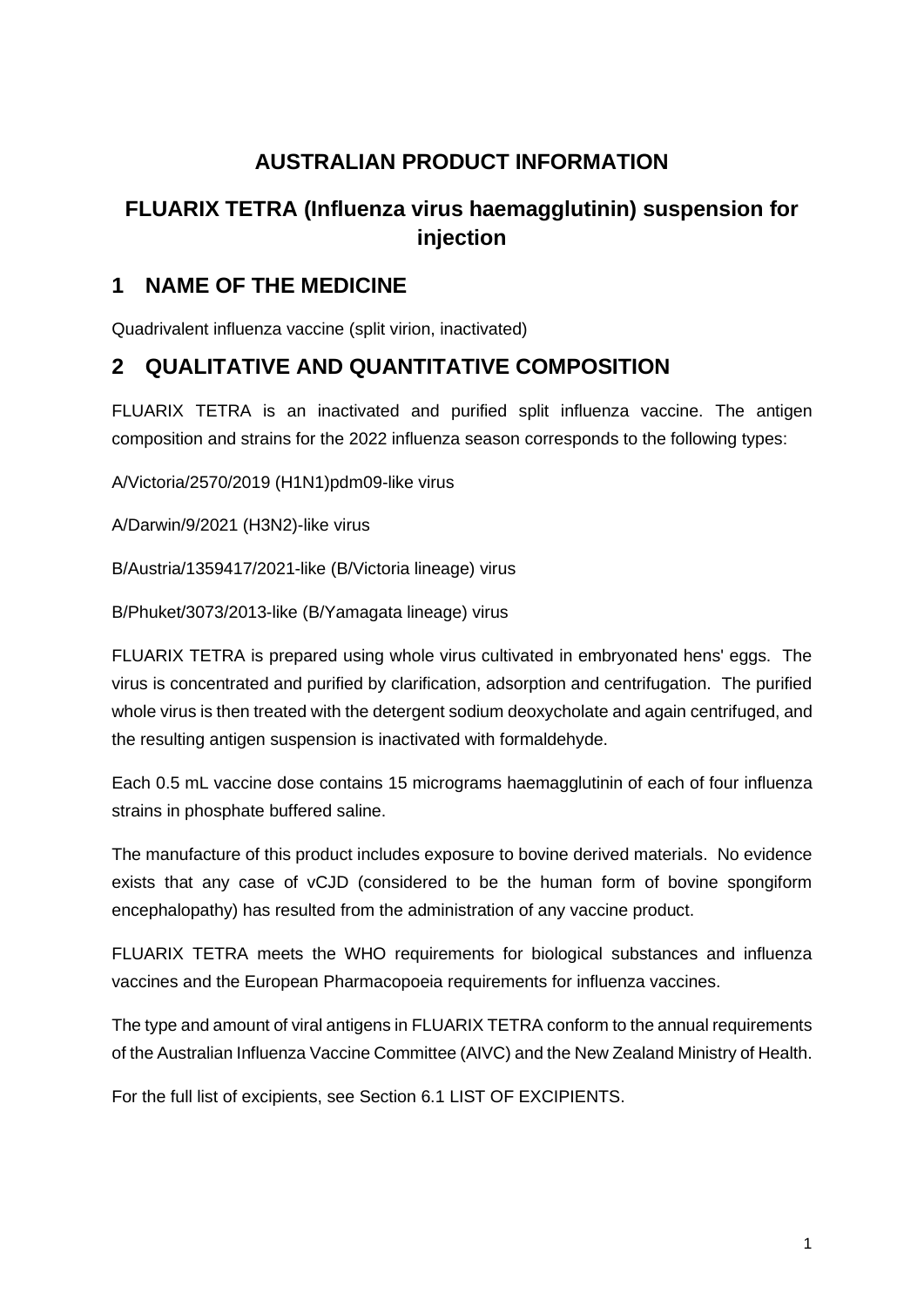# **3 PHARMACEUTICAL FORM**

Suspension for injection.

FLUARIX TETRA is a colourless to slightly opalescent suspension.

# **4 CLINICAL PARTICULARS**

## **4.1 THERAPEUTIC INDICATIONS**

FLUARIX TETRA is a quadrivalent vaccine indicated for active immunisation of adults and children from 6 months of age for the prevention of influenza disease caused by the influenza virus types A and B contained in the vaccine (see section 5.1 PHARMACODYNAMIC PROPERTIES, Clinical trials).

The use of FLUARIX TETRA should be based on official recommendations.

## **4.2 DOSE AND METHOD OF ADMINISTRATION**

### **FLUARIX TETRA should under no circumstances be administered intravascularly.**

### Children aged <6 months

The safety and efficacy of FLUARIX TETRA in children aged less than 6 months have not been established.

## Dosage

FLUARIX TETRA should be administered as a single 0.5 mL injection.

Children 6 months to less than 9 years of age who have not previously been vaccinated against influenza should receive a second dose of 0.5 mL after an interval of at least 4 weeks.

### Administration

Vaccination should be carried out by intramuscular injection preferably into the deltoid muscle or anterolateral thigh (depending on the muscle mass).

## **4.3 CONTRAINDICATIONS**

FLUARIX TETRA should not be administered to individuals with known hypersensitivity after previous administration of FLUARIX TETRA or influenza vaccines or to any component of the vaccine.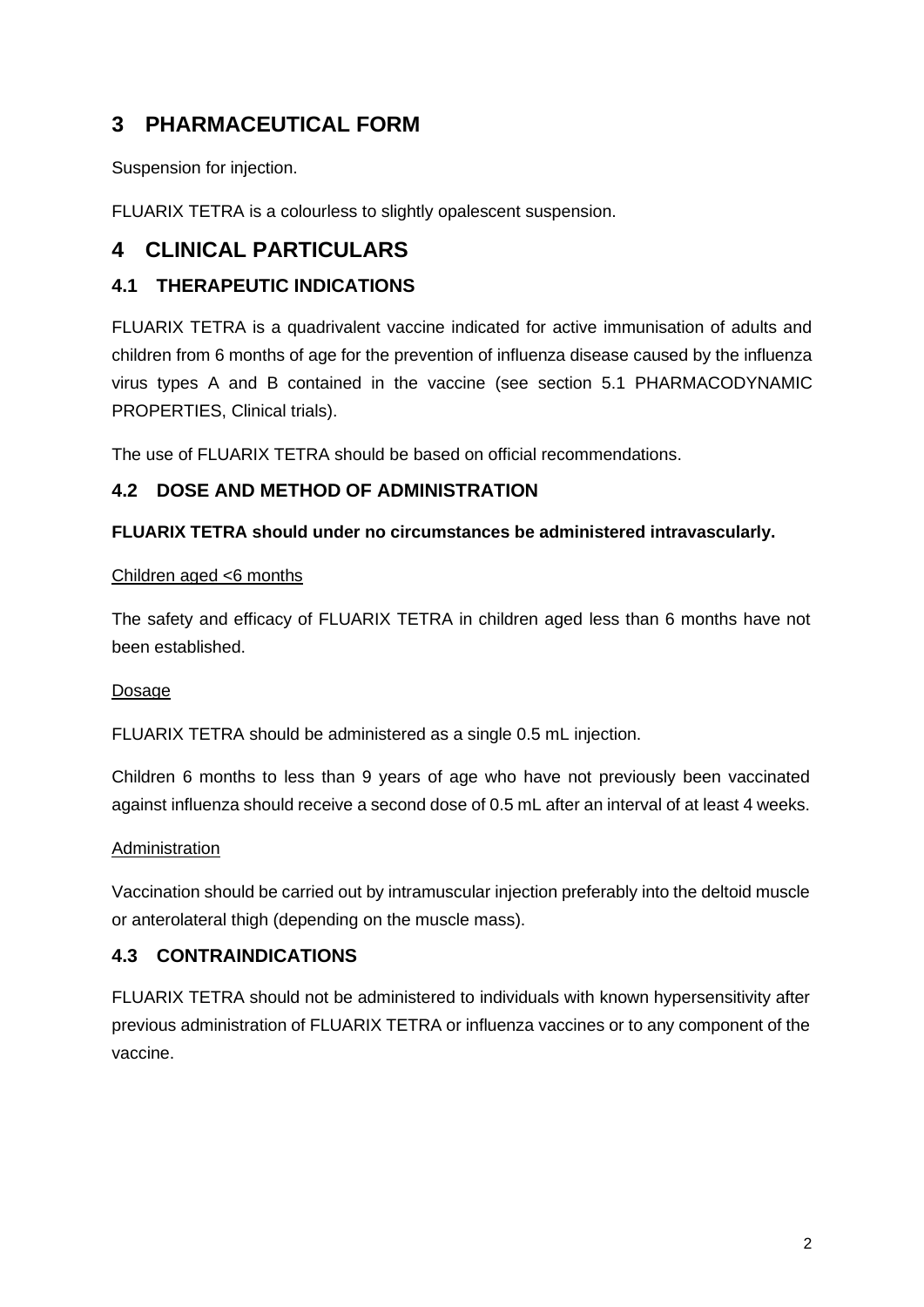## **4.4 SPECIAL WARNINGS AND PRECAUTIONS FOR USE**

### **FLUARIX TETRA should under no circumstances be administered intravascularly.**

It is good clinical practice to precede vaccination by a review of the medical history (especially with regard to previous vaccination and possible occurrence of undesirable events) and a clinical examination.

As with all injectable vaccines, appropriate medical treatment and supervision should always be readily available in case of an anaphylactic event following the administration of the vaccine.

As with other vaccines, vaccination with FLUARIX TETRA should be postponed in individuals suffering from an acute severe febrile illness. The presence of a minor infection, such as a cold, should not result in the deferral of vaccination.

It may be expected that in patients receiving immunosuppressive treatment or patients with immunodeficiency, an adequate immune response may not be elicited.

FLUARIX TETRA is not effective against all possible strains of influenza virus. FLUARIX TETRA is intended to provide protection against those strains of virus from which the vaccine is prepared and to closely related strains.

Patients with a history of Guillain-Barre Syndrome (GBS) with an onset within six weeks of an influenza vaccination may be at increased risk of again developing GBS if given influenza vaccine. Such risk should be weighed against the benefits to the individual patient of influenza vaccination.

As patients with a history of GBS have an increased likelihood of again developing the syndrome, the chance of them coincidently developing the syndrome following influenza vaccination may be higher than in individuals with no history of GBS.

As with any vaccine, a protective immune response may not be elicited in all vaccinees.

As with other vaccines administered intramuscularly, FLUARIX TETRA should be given with caution to individuals with thrombocytopenia or any coagulation disorder since bleeding may occur following an intramuscular administration to these individuals.

Syncope (fainting) can occur following, or even before, any vaccination as a psychogenic response to the needle injection. It is important that procedures are in place to avoid injury from faints.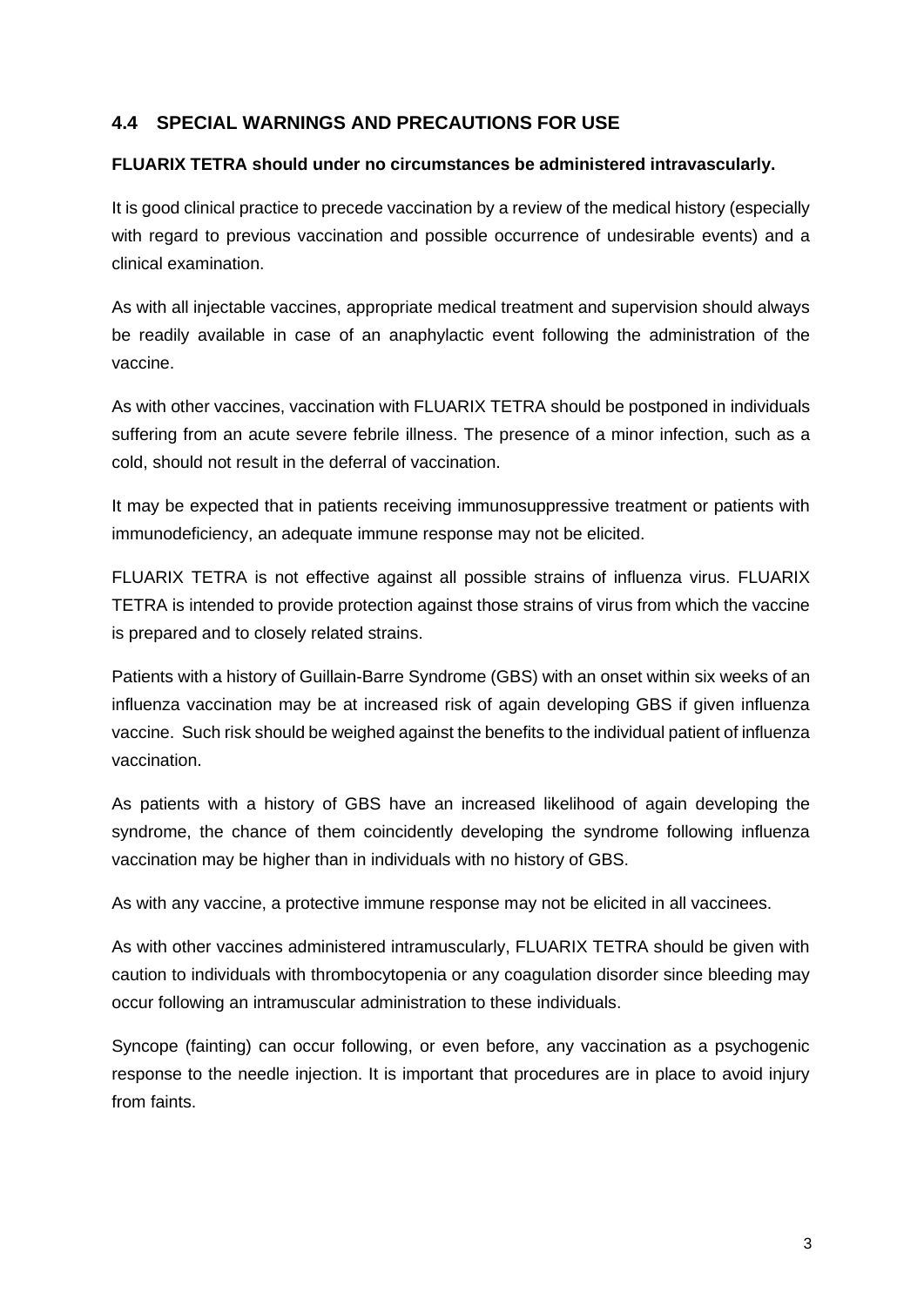### Latex

### *Prefilled syringe with attached needle*

This presentation of FLUARIX TETRA cannot be considered latex-free. The removable needle shield contains natural rubber latex.

### *Prefilled syringe with separate needle*

The syringe cap, syringe plunger and needle protector of the prefilled syringes of FLUARIX TETRA with separate needles are not made with natural rubber latex.

### **Use in the elderly**

Antibody responses were lower in older adults who received FLUARIX TETRA than in younger subjects. In a randomized, double-blind (2 arms) and open-label (one arm), active-controlled study, immunogenicity and safety were evaluated in a cohort of subjects 65 years of age and older who received FLUARIX TETRA ( $N = 1.517$ ); 469 of these subjects were 75 years of age and older. In subjects 65 years of age and older, the geometric mean antibody titers postvaccination and seroconversion rates were lower than in younger subjects (18 through 64 years of age) and the frequencies of solicited and unsolicited adverse events were generally lower than in younger subjects.

## **Paediatric use**

Refer to information above in section 4.4 SPECIAL WARNINGS AND PRECAUTIONS FOR USE.

### **Effects on laboratory tests**

False positive ELISA serologic tests for HIV-1, Hepatitis C, and especially HTLV-1 may occur following influenza vaccination. These transient false-positive results may be due to crossreactive IgM elicited by the vaccine. For this reason, a definitive diagnosis of HIV-1, Hepatitis C, or HTLV-1 infection requires a positive result from a virus-specific confirmatory test (e.g. Western Blot or immunoblot).

# **4.5 INTERACTIONS WITH OTHER MEDICINES AND OTHER FORMS OF INTERACTIONS**

No interaction studies have been performed. If FLUARIX TETRA is to be given at the same time as another injectable vaccine, the vaccines should always be administered at different injection sites.

Influenza vaccine can impair the metabolism of warfarin, theophylline, phenytoin, phenobarbitone and carbamazepine by the hepatic cytochrome P450 system. Results from studies have been variable in degree of interaction and time after vaccination for the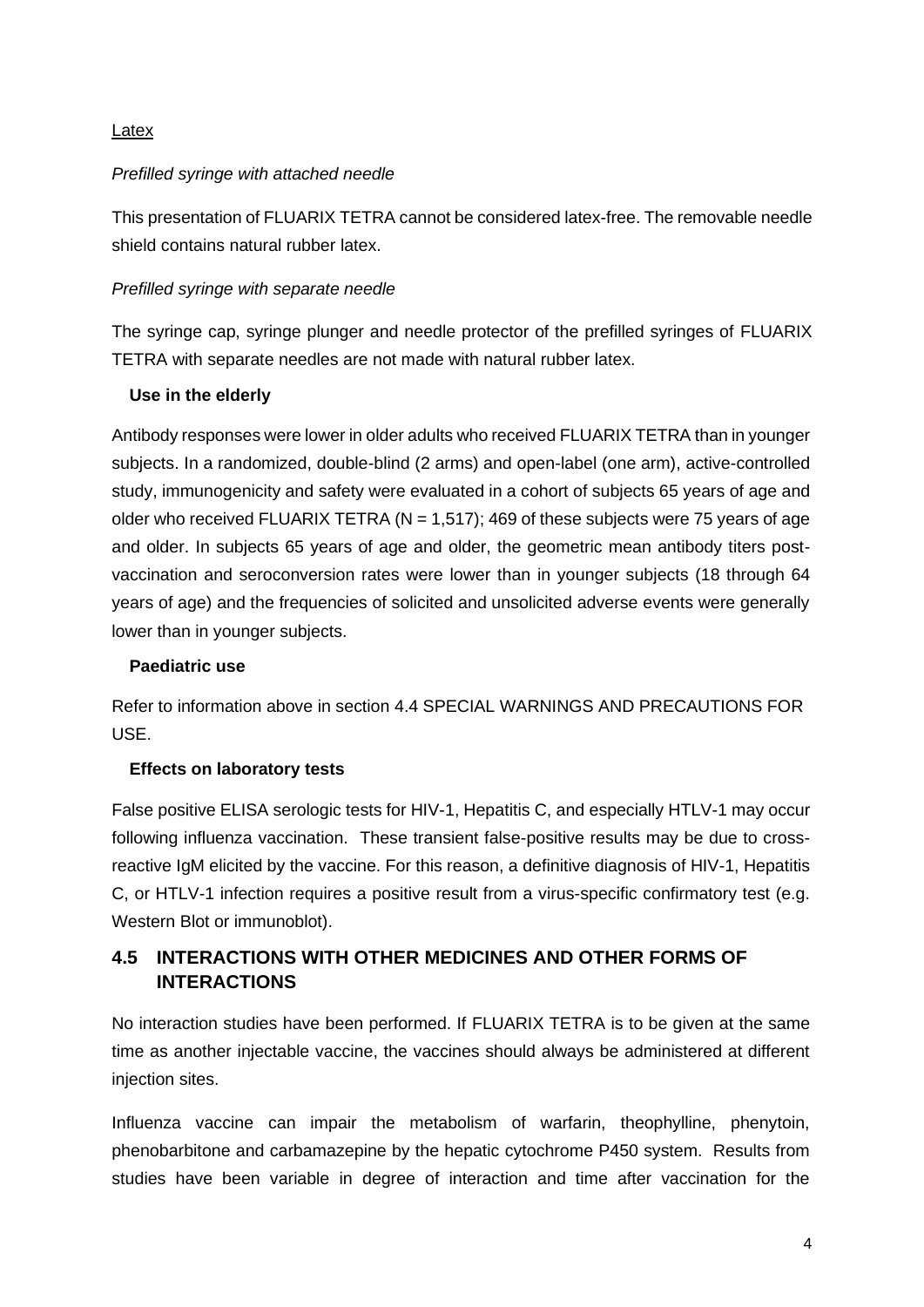interaction to take effect. The interaction may be variable from individual to individual. Patients taking warfarin, theophylline, phenytoin, phenobarbitone or carbamazepine should be advised of the possibility of an interaction and told to look out for signs of elevated levels of their medication.

## **4.6 FERTILITY, PREGNANCY AND LACTATION**

## **Effects on fertility**

A reproductive and developmental toxicity study in which female rats were administered FLUARIX TETRA (0.2 mL dose per rat, approximately 80x the human dose on the basis of bodyweight) twice prior to mating showed no adverse effects on female fertility.

## **Use in pregnancy**

## **(Pregnancy Category A)**

A developmental and reproductive toxicity study has been performed in which female rats were administered FLUARIX TETRA by IM injection (0.2 mL dose per rat, approximately 80x the human dose on the basis of bodyweight) twice prior to mating, four times during gestation, and once on lactation day 7. Exposure to FLUARIX TETRA did not result in systemic maternal toxicity (no adverse clinical signs and no change in body weight or food consumption). In addition, no adverse effects on pregnancy, parturition, lactation, or embryo-foetal or preweaning development were observed. There were no vaccine-related foetal malformations or other evidence of teratogenesis noted in this study.

The Australian Department of Health has reviewed the considerable extent of immunisation of pregnant Australian women with inactivated influenza vaccines, the international published literature, the very limited reporting of possible adverse effects and the studies conducted by vaccine manufacturers and concluded that there is no increased risk of any adverse foetal or maternal outcomes attributable to the vaccine. FLUARIX TETRA can be given to a pregnant woman following an assessment of the risks and benefits. Because of the known adverse consequences of influenza infection in pregnant women, Australian health authorities recommend vaccination of pregnant women.

### **Use in lactation**

The safety of FLUARIX TETRA when administered to breastfeeding women has not been evaluated. It is unknown whether FLUARIX TETRA is excreted in human breast milk.

Vaccine antigen-specific antibodies were transferred to rat pups via milk from dams administered FLUARIX TETRA during gestation and lactation, with no adverse effects.

FLUARIX TETRA should only be used during breast-feeding when the possible advantages outweigh the potential risks.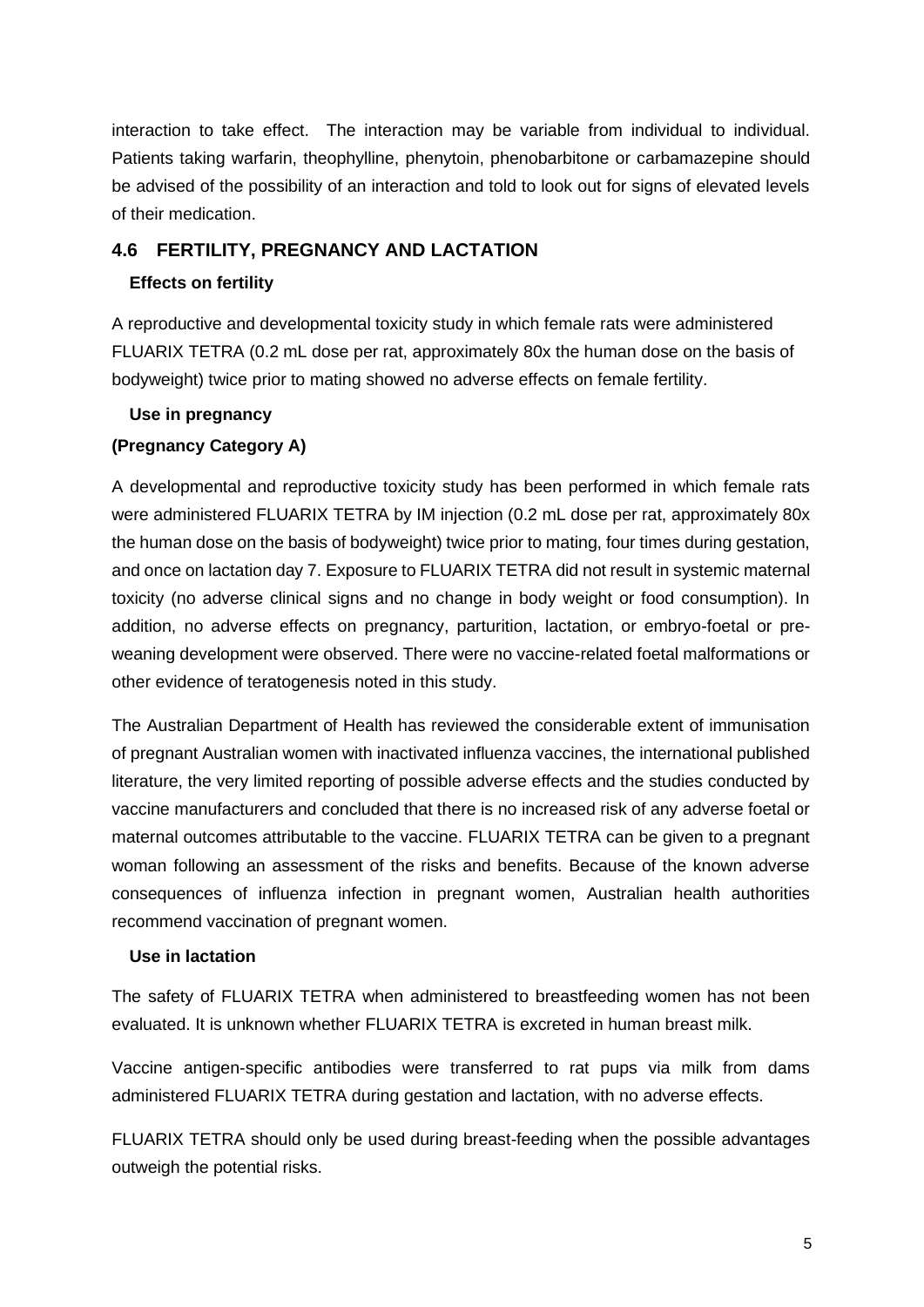# **4.7 EFFECTS ON ABILITY TO DRIVE AND USE MACHINES**

The effects of this medicine on a person's ability to drive and use machines were not assessed as part of its registration.

## **4.8 ADVERSE EFFECTS (UNDESIRABLE EFFECTS)**

### Clinical trial data

Adverse reactions reported for FLUARIX TETRA in the different age groups are listed according to the following frequency categories:

Very common ≥1/10

Common ≥1/100 to <1/10

Uncommon ≥1/1,000 to <1/100

Rare ≥1/10,000 to <1/1,000

Very rare <1/10,000

### **Adults**

A clinical study with FLUARIX TETRA in adults has evaluated the incidence of adverse reactions in subjects ≥18 years who received one dose of FLUARIX TETRA ( $N = 3,036$ ) or FLUARIX ( $N = 1,010$ ).

The following adverse reactions per dose have been reported: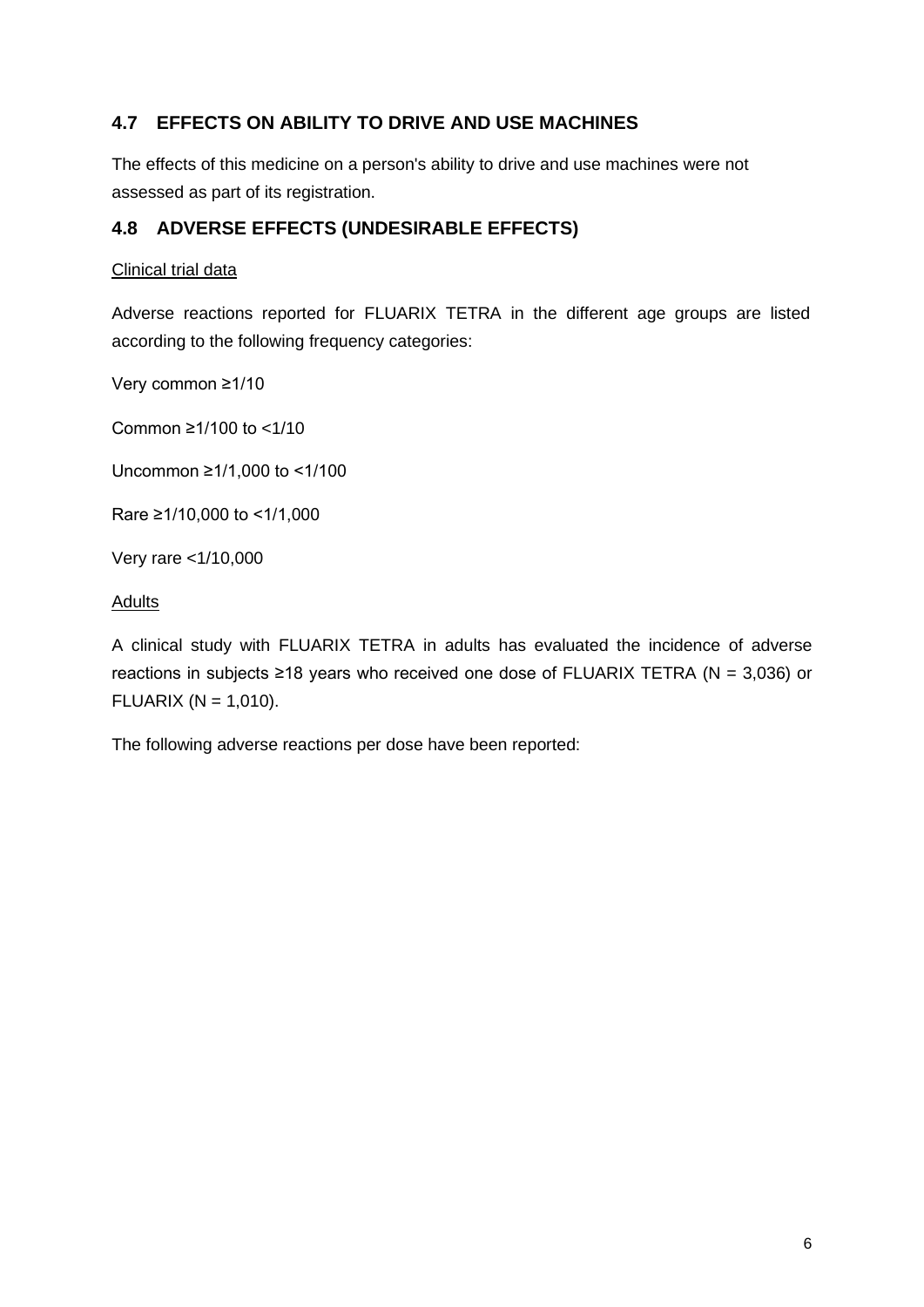**Table 1:** FLUARIX TETRA: Incidence of adverse reactions per dose in subjects ≥18 years of age

| <b>System Organ Class</b>                 | <b>Frequency</b> | <b>Adverse Reactions</b>                                                                                        |
|-------------------------------------------|------------------|-----------------------------------------------------------------------------------------------------------------|
| Nervous system disorders                  | Common           | Headache                                                                                                        |
|                                           | Uncommon         | Dizziness <sup>1</sup>                                                                                          |
| Gastrointestinal disorders                | Common           | Gastrointestinal symptoms (including<br>nausea, vomiting, diarrhoea and/or<br>abdominal pain)                   |
| Skin and subcutaneous tissue<br>disorders | Common           | Sweating <sup>2</sup>                                                                                           |
| Musculoskeletal and connective            | Very common      | Myalgia                                                                                                         |
| tissue disorders                          | Common           | Arthralgia                                                                                                      |
| General disorders and                     | Very common      | Injection site pain, fatigue                                                                                    |
| administration site conditions            | Common           | Injection site redness, injection site<br>swelling, shivering, fever, injection site<br>induration <sup>2</sup> |
|                                           | Uncommon         | Injection site hematoma <sup>1</sup> , injection site<br>pruritus <sup>1</sup>                                  |

 $1$ Reported as unsolicited adverse reaction

<sup>2</sup> Reported in previous FLUARIX trials

### Children aged 6 months to <18 years

Two clinical studies evaluated the reactogenicity and safety of FLUARIX TETRA in children who received at least one dose of FLUARIX TETRA or a control vaccine.

One study enrolled children 3 to <18 years of age who received FLUARIX TETRA ( $N = 915$ ) or FLUARIX (N = 912). The second study enrolled children 6 to  $<$ 36 months of age who received FLUARIX TETRA ( $N = 6,006$ ) or a non-influenza vaccine control ( $N = 6,012$ ) (see section 5.1 PHARMACODYNAMIC PROPERTIES, Clinical trials).

The following adverse reactions per dose have been reported: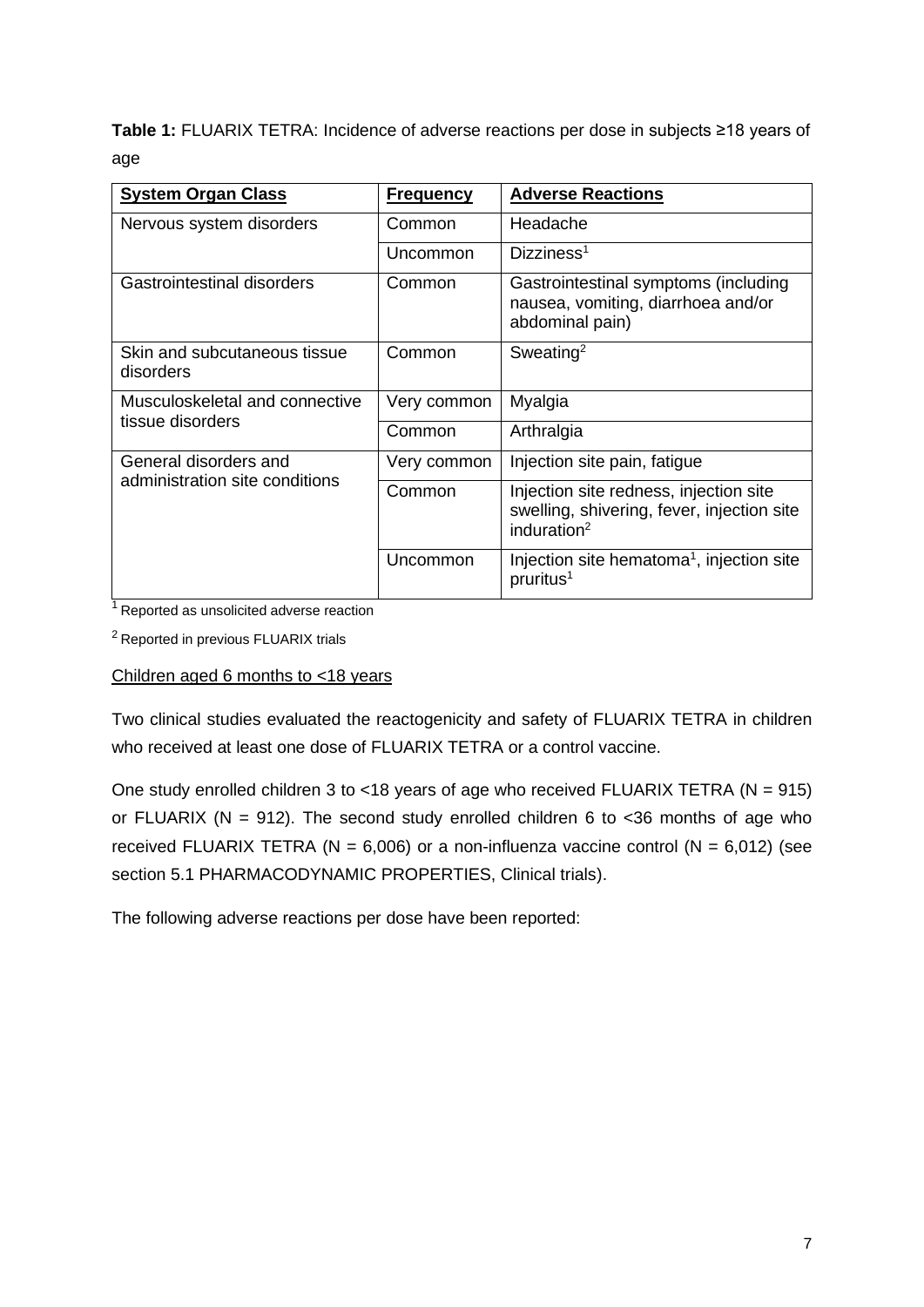**Table 2:** FLUARIX TETRA: Incidence of adverse reactions per dose in subjects aged 6 months to <18 years of age

| <b>System Organ</b>                                | <b>Adverse reactions</b>                                                                           |                | <b>Frequency</b> |                |
|----------------------------------------------------|----------------------------------------------------------------------------------------------------|----------------|------------------|----------------|
| <b>Class</b>                                       |                                                                                                    | $6$ to $<$ 36  | $3$ to $\leq 6$  | $6$ to $< 18$  |
|                                                    |                                                                                                    | (months)       | (years)          | (years)        |
| Metabolism and<br>nutrition<br>disorders           | Loss of appetite                                                                                   | Very<br>common | Common           | N/A            |
| Psychiatric<br>disorders                           | Irritability/Fussiness                                                                             | Very<br>common | Very common      | N/A            |
| Nervous system<br>disorders                        | <b>Drowsiness</b>                                                                                  | Very<br>common | Common           | N/A            |
|                                                    | Headache                                                                                           | N/A            | N/A              | Common         |
| Gastrointestinal<br>disorders                      | Gastrointestinal<br>symptoms (including<br>nausea, diarrhoea,<br>vomiting and/or<br>abdominal pain | N/A            | N/A              | Common         |
| Skin and<br>subcutaneous<br>tissue disorders       | Rash <sup>1</sup>                                                                                  | N/R            | Uncommon         | Uncommon       |
| Musculoskeletal<br>and connective                  | Myalgia                                                                                            | N/A            | N/A              | Very<br>common |
| tissue disorders                                   | Arthralgia                                                                                         | N/A            | N/A              | Common         |
| General                                            | Fever $(238.0^{\circ}C)$                                                                           | Common         | Common           | Common         |
| disorders and<br>administration<br>site conditions | Fatigue                                                                                            | N/A            | N/A              | Very<br>common |
|                                                    | Injection site pain                                                                                | Very<br>common | Very common      | Very<br>common |
|                                                    | Injection site<br>redness                                                                          | Very<br>common | Very common      | Very<br>common |
|                                                    | Injection site<br>swelling                                                                         | Common         | Very common      | Very<br>common |
|                                                    | Shivering                                                                                          | N/A            | N/A              | Common         |
|                                                    | Injection site<br>pruritus <sup>1</sup>                                                            | N/R            | Uncommon         | Uncommon       |
|                                                    | Injection site<br>induration $2$                                                                   | N/A            | Common           | Common         |

N/A=Not solicited in this age group

N/R=Not reported

*<sup>1</sup>*Reported as unsolicited adverse reaction

*<sup>2</sup>*Reported in previous FLUARIX trials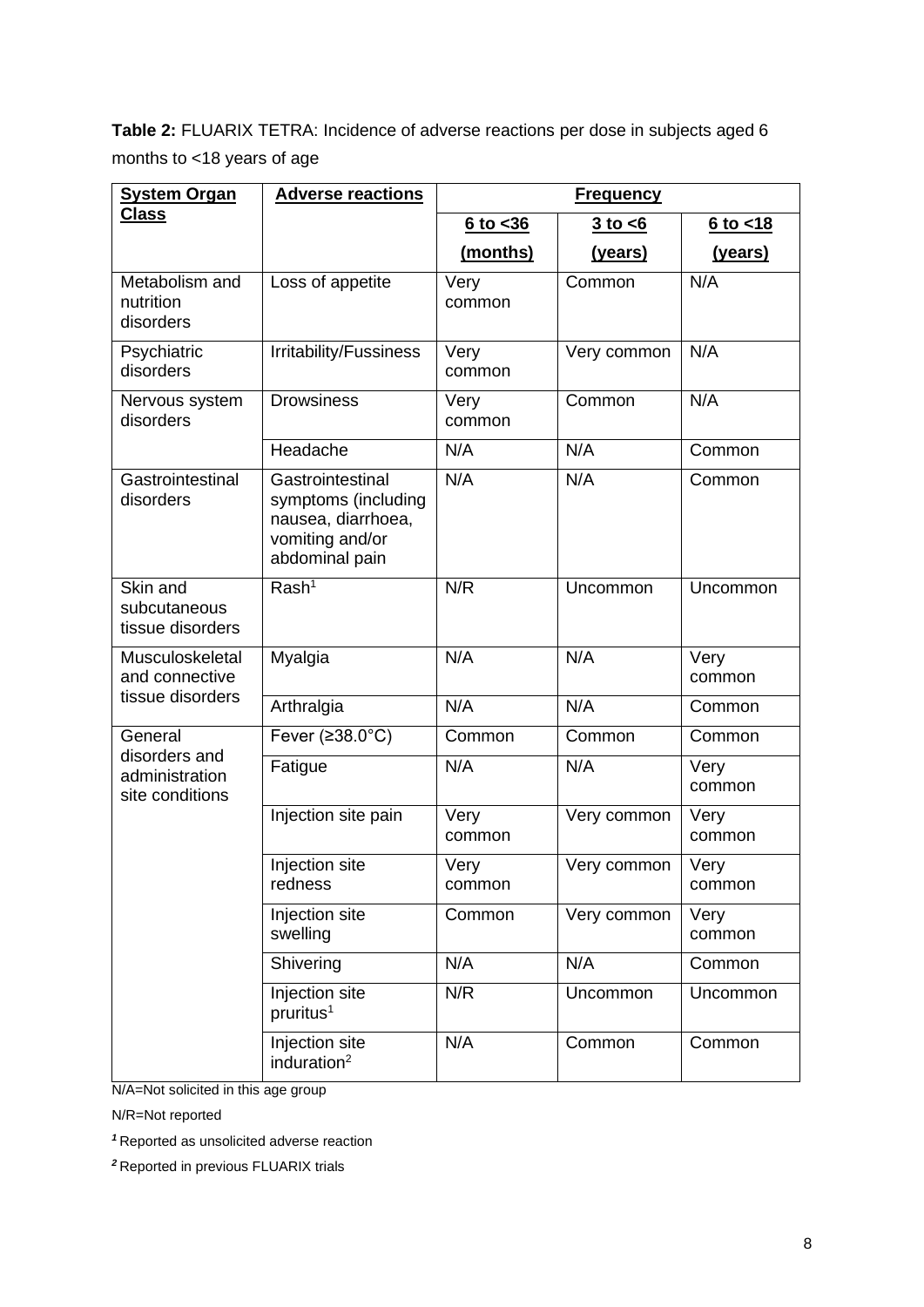The table below shows the incidence of solicited local and systemic adverse reactions overall/dose within 7 days<sup>a</sup> after vaccination in children aged 6 through 35 months<sup>b</sup> (Total Vaccinated Cohort):

**Table 3:** FLUARIX TETRA: Incidence of solicited local and systemic adverse reactions per dose within 7 days after vaccination in children aged 6 through 35 months (Total Vaccinated Cohort)

|                    |      | <b>FLUARIX TETRA</b> |              | <b>Non-Influenza Active</b><br>Comparator <sup>c,d</sup> |
|--------------------|------|----------------------|--------------|----------------------------------------------------------|
|                    |      | %                    |              | ℅                                                        |
|                    | Any  | Grade 3 <sup>e</sup> | Any          | Grade 3 <sup>e</sup>                                     |
| Local              |      | $n = 11,656$         | $n = 11,662$ |                                                          |
| Pain               | 15.6 | 0.4                  | 16.0         | 0.4                                                      |
| <b>Redness</b>     | 11.7 | 0                    | 12.5         | $\overline{0}$                                           |
| Swelling           | 7.2  | 0                    | 7.9          | $\overline{0}$                                           |
| <b>Systemic</b>    |      | $n = 11,653$         |              | $n = 11,658$                                             |
| Irritability       | 14.9 | 0.7                  | 15.5         | 1.0                                                      |
| Loss of appetite   | 12.9 | 1.0                  | 13.3         | 0.9                                                      |
| <b>Drowsiness</b>  | 10.8 | 0.5                  | 11.9         | 0.7                                                      |
| Fever <sup>f</sup> | 6.1  | 1.2                  | 6.8          | 1.3                                                      |

Total vaccinated cohort for safety included all vaccinated subjects for whom safety data were available.  $n =$ number of documented doses.

- a Seven days included day of vaccination and the subsequent 6 days.
- <sup>b</sup> Trial 7: NCT01439360 (FLU D-QIV-004).
- <sup>c</sup> Children younger than 12 months: pneumococcal 13-valent conjugate vaccine [Diphtheria CRM197 Protein] (Wyeth Pharmaceuticals, Inc.).
- <sup>d</sup> Children 12 months and older: HAVRIX (Hepatitis A Vaccine) for those with a history of influenza vaccination; or HAVRIX (Dose 1) and a varicella vaccine (U.S. Licensed Manufactured by Merck & Co., Inc. or Non-U.S. Licensed Manufactured by GlaxoSmithKline Biologicals) (Dose 2) for those with no history of influenza vaccination.
- Grade 3 pain: Defined as cried when limb was moved/spontaneously painful. Grade 3 swelling, redness: Defined as >50 mm. Grade 3 irritability: Defined as crying that could not be comforted/prevented normal activity. Grade 3 loss of appetite: Defined as not eating at all. Grade 3 drowsiness: Defined as prevented normal activity. Grade 3 fever: Defined as >102.2°F (39.0°C).
- $^{\mathsf{f}}$  Fever: Defined as ≥100.4°F (38.0°C).

#### Post-marketing data

Post-marketing experience with FLUARIX and FLUARIX TETRA, which are both manufactured according to the same antigen production and formulation process and are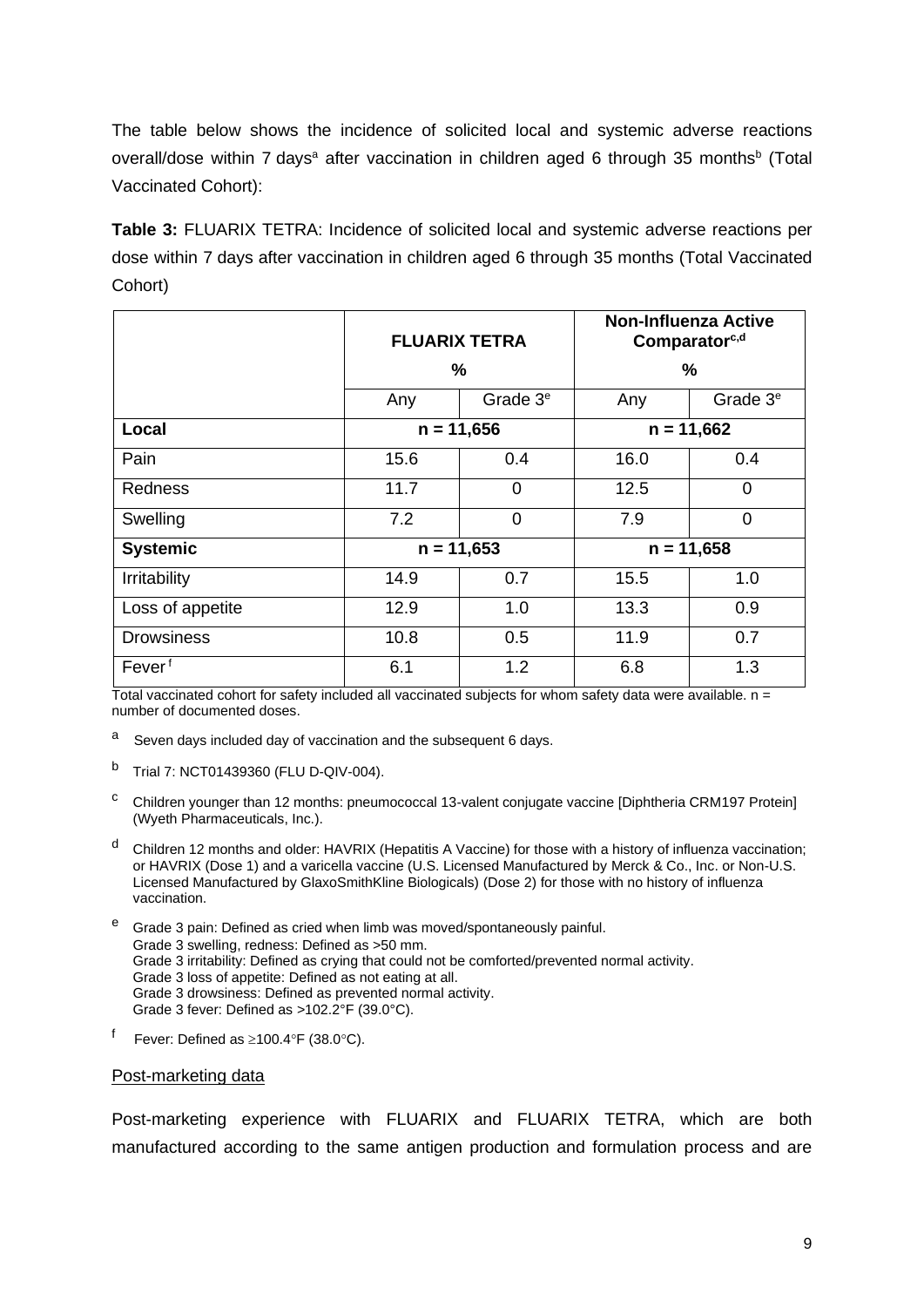essentially similar other than FLUARIX lacking a second B-strain, identified the following adverse reactions.<sup>1</sup>

| <b>System Organ Class</b>                                  | <b>Frequency</b> | <b>Adverse reactions</b>                                                    |
|------------------------------------------------------------|------------------|-----------------------------------------------------------------------------|
| Blood and lymphatic<br>system disorders                    | Rare             | Transient lymphadenopathy                                                   |
| Immune system<br>disorders                                 | Rare             | Allergic reactions (including anaphylactic<br>reactions)                    |
| Nervous system<br>disorders                                | Rare             | Neuritis, acute disseminated encephalomyelitis,<br>Guillain-Barré syndrome* |
| Skin and subcutaneous<br>tissue disorders                  | Rare             | Urticaria, pruritus, erythema, angioedema                                   |
| General disorders and<br>administration site<br>conditions | Rare             | Influenza-like illness, malaise                                             |

**Table 4:** FLUARIX TETRA: Adverse reactions observed during post-marketing surveillance

<sup>1</sup>Three of the influenza strains contained in FLUARIX are included in FLUARIX TETRA

\*Spontaneous reports of Guillain-Barré syndrome have been received following vaccination with FLUARIX and FLUARIX TETRA; however, a causal association between vaccination and Guillain-Barré syndrome has not been established.

### **Reporting suspected adverse effects**

Reporting suspected adverse reactions after registration of the medicinal product is important. It allows continued monitoring of the benefit-risk balance of the medicinal product. Healthcare professionals are asked to report any suspected adverse reactions at [www.tga.gov.au/reporting-problems.](http://www.tga.gov.au/reporting-problems)

## **4.9 OVERDOSE**

Insufficient data are available.

For information on the management of overdose, contact the Poisons Information Centre on 13 11 26 (Australia).

# **5 PHARMACOLOGICAL PROPERTIES**

## **5.1 PHARMACODYNAMIC PROPERTIES**

## **Mechanism of action**

Pharmacotherapeutic group: Influenza vaccines, ATC Code J07BB02.

FLUARIX TETRA provides active immunisation against the four influenza virus strains (two A subtypes and two B strains) contained in the vaccine. FLUARIX TETRA induces humoral antibodies against the haemagglutinins. These antibodies neutralise influenza viruses.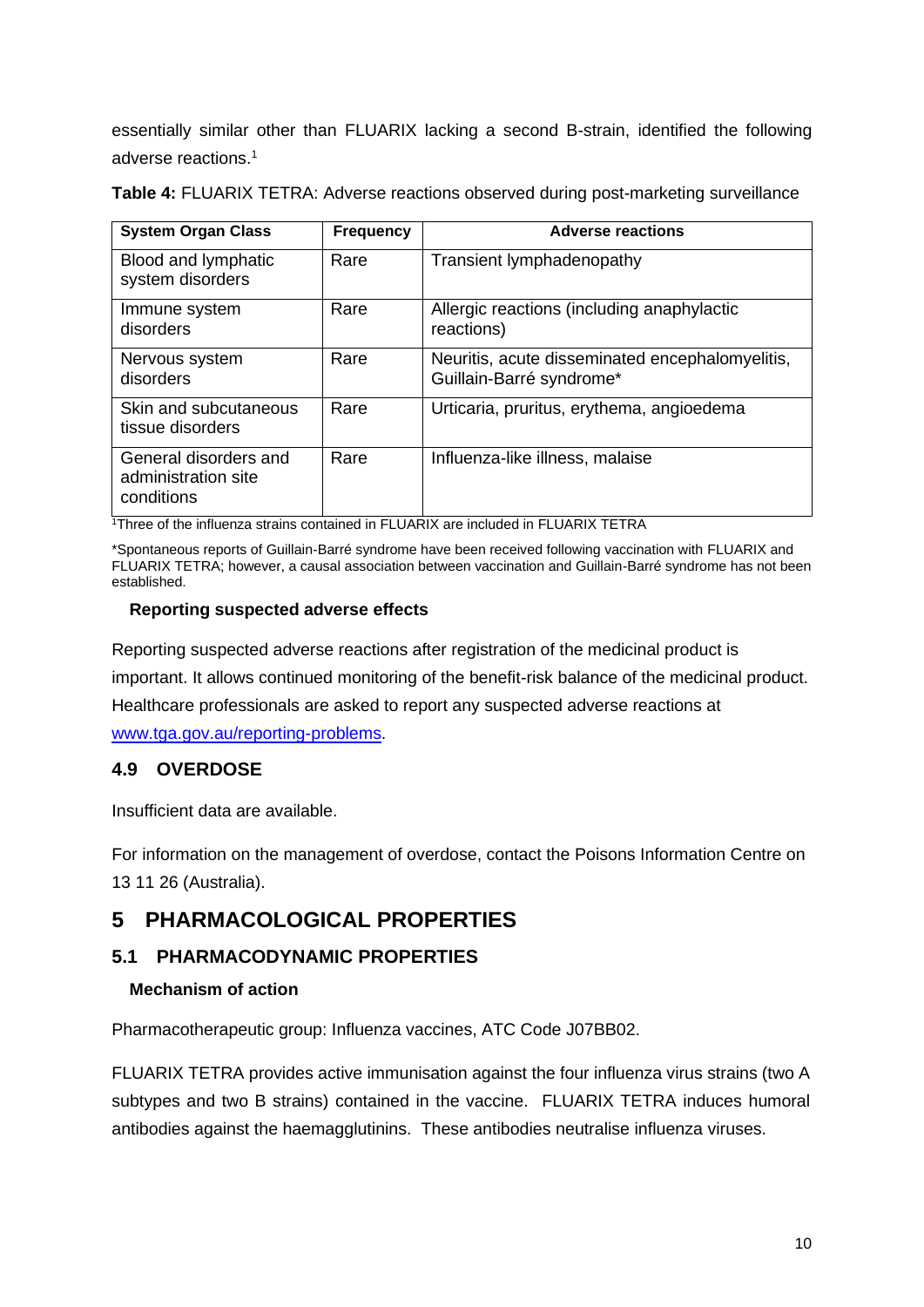Specific levels of haemagglutination-inhibition (HI) antibody titer post-vaccination with inactivated influenza virus vaccines have not been correlated with protection from influenza illness but the HI antibody titers have been used as a measure of vaccine activity. In some human challenge studies, HI antibody titres of ≥1:40 have been associated with protection from influenza illness in up to 50% of individuals.

Annual revaccination with the current vaccine is recommended because immunity declines during the year after vaccination, and because circulating strains of influenza virus might change from year to year. Protection afforded as a result of vaccination with FLUARIX TETRA is specific to the influenza strains contained in FLUARIX TETRA or to closely related strains.

#### **Clinical trials**

#### Efficacy in children 6-35 months of age

The efficacy of FLUARIX TETRA was evaluated in clinical study D-QIV-004, a randomised, observer-blind, non-influenza vaccine-controlled trial conducted during influenza seasons 2011 to 2014. Healthy subjects aged 6 through 35 months were randomized (1:1) to receive FLUARIX TETRA ( $N = 6,006$ ) or a non-influenza control vaccine ( $N = 6,012$ ). They were administered 1 dose (in case of history of influenza vaccination) or 2 doses, approximately 28 days apart.

Efficacy of FLUARIX TETRA was assessed for the prevention of reverse transcription polymerase chain reaction (RT-PCR)-confirmed influenza A and/or B disease (moderate to severe and of any severity) due to any seasonal influenza strain. Starting 2 weeks postvaccination until the end of the influenza season (approximately 6 months later), nasal swabs were collected following an influenza like event, and tested for influenza A and/or B by RT-PCR. All RT-PCR-positive specimens were further tested for viability in cell culture and to determine whether the viral strains matched those in the vaccine.

FLUARIX TETRA met the predefined criteria for primary and secondary vaccine efficacy objectives presented in Table 5.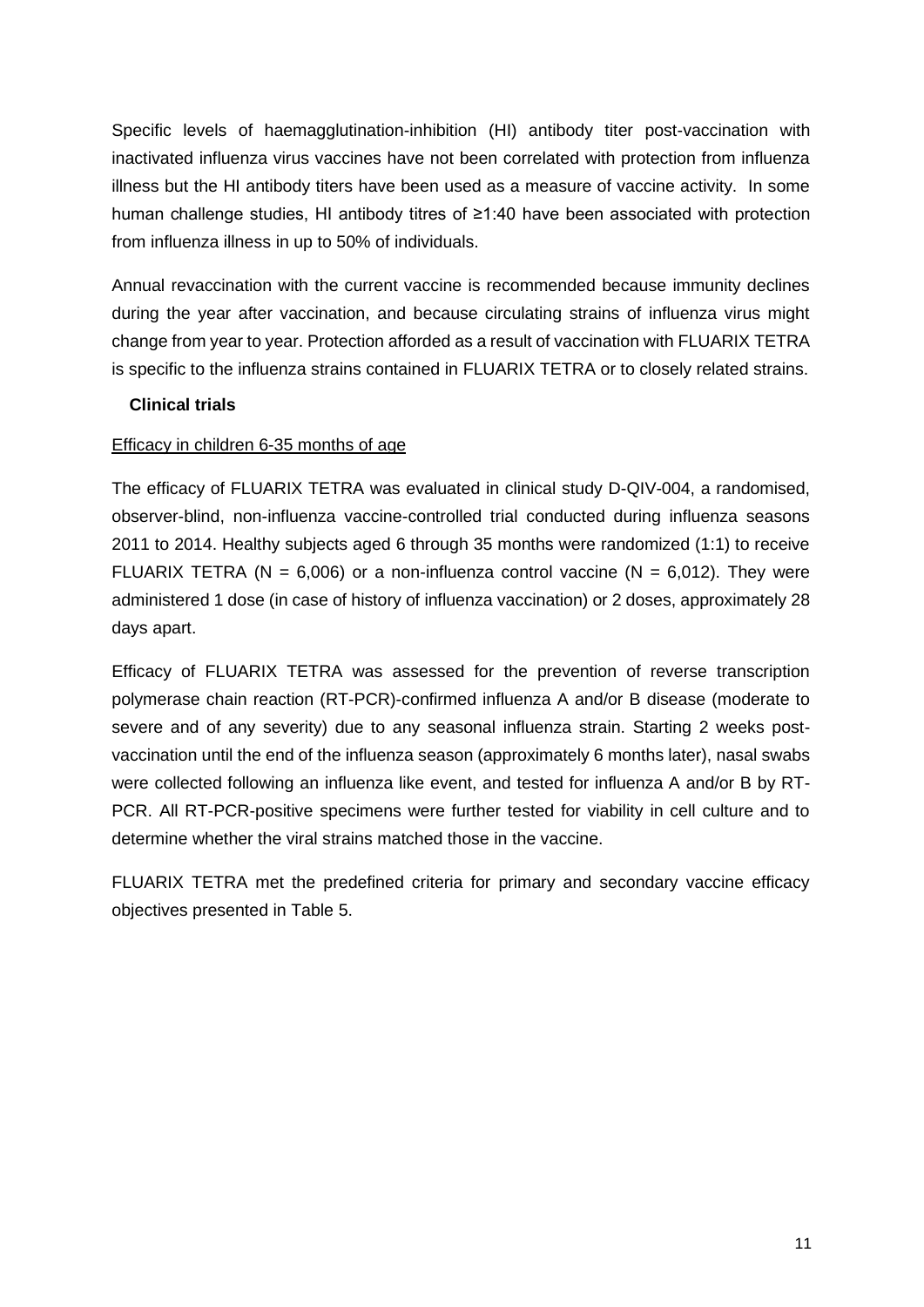| Table 5: FLUARIX TETRA: Attack rates and vaccine efficacy in children 6-35 months of age |
|------------------------------------------------------------------------------------------|
| (ATP (according to protocol) cohort for efficacy – time to event)                        |

|                                                      | <b>FLUARIX TETRA</b>  |       | Active comparator <sup>1</sup> |                  | <b>Vaccine</b><br>efficacy |                 |      |                               |
|------------------------------------------------------|-----------------------|-------|--------------------------------|------------------|----------------------------|-----------------|------|-------------------------------|
|                                                      | $\overline{N^2}$      | $n^3$ | <b>Attack</b><br>rate          | $\overline{N^2}$ | $n^3$                      | Attack<br>rate  | $\%$ | <b>CI</b>                     |
|                                                      |                       |       | (n/N)<br>(%)                   |                  |                            | (n/N)<br>$(\%)$ |      |                               |
| Any severity Influenza <sup>6</sup>                  |                       |       |                                |                  |                            |                 |      |                               |
| RT-PCR confirmed                                     | 570<br>$\overline{7}$ | 344   | 6.03                           | 5697             | 662                        | 11.62           | 49.8 | 41.8;<br>56.84                |
| Culture confirmed                                    | 570<br>$\overline{7}$ | 303   | 5.31                           | 5697             | 602                        | 10.57           | 51.2 | $44.1$ ;<br>57.6 <sup>5</sup> |
| Culture confirmed<br>vaccine matching strains        | 570<br>$\overline{7}$ | 88    | 1.54                           | 5697             | 216                        | 3.79            | 60.1 | 49.1;<br>69.05                |
| Moderate to Severe Influenza <sup>7</sup>            |                       |       |                                |                  |                            |                 |      |                               |
| RT-PCR confirmed                                     | 570<br>$\overline{7}$ | 90    | 1.58                           | 5697             | 242                        | 4.25            | 63.2 | $51.8$ ;<br>72.3 <sup>4</sup> |
| Culture confirmed                                    | 570<br>$\overline{7}$ | 79    | 1.38                           | 5697             | 216                        | 3.79            | 63.8 | $53.4$ ;<br>72.2 <sup>5</sup> |
| Culture confirmed<br>vaccine matching<br>strains     | 570<br>$\overline{7}$ | 20    | 0.35                           | 5697             | 88                         | 1.54            | 77.6 | 64.3;<br>86.65                |
| Lower respiratory Illness<br><b>RT-PCR Confirmed</b> | 570<br>$\overline{7}$ | 28    | 0.49                           | 5697             | 61                         | 1.07            | 54.0 | $28.9$ ;<br>71.0 <sup>5</sup> |
| Acute Otitis media RT<br>PCR-confirmed               | 570<br>$\overline{7}$ | 12    | 0.21                           | 5697             | 28                         | 0.49            | 56.6 | 16.7;<br>78.85                |

<sup>1</sup>Children received age appropriate non-influenza vaccine control

<sup>2</sup>Number of subjects included in the ATP cohort for efficacy - time to event. This cohort included subjects who met all eligibility criteria, who were followed for efficacy and complied with the study protocol until the episode. <sup>3</sup>Number of subjects who reported at least one case in the reporting period

<sup>4</sup>2-sided 97.5% confidence interval

<sup>5</sup>2-sided 95% confidence interval

6 Influenza disease of any severity was defined as an episode of influenza-like illness (ILI, i.e. fever ≥38°C with any of the following: cough, runny nose, nasal congestion, or breathing difficulty) or a consequence of influenza virus infection [acute otitis media (AOM) or lower respiratory illness (LRI)].

<sup>7</sup> Moderate to severe influenza was a subset of any influenza disease, with any of the following: fever >39°C, physician-diagnosed AOM, physician-diagnosed lower respiratory tract infection, physician-diagnosed serious extra-pulmonary complications, hospitalisation in the intensive care unit, or supplemental oxygen required for more than 8 hours.

Exploratory analyses were conducted on the Total Vaccinated Cohort including 12,018 subjects (N =  $6,006$  for FLUARIX TETRA, N =  $6,012$  for control). FLUARIX TETRA was efficacious in the prevention of moderate to severe influenza caused by each of the 4 strains (Table 6), even when there was significant antigenic mismatch with 2 of the vaccine strains (A/H3N2 and B/Victoria).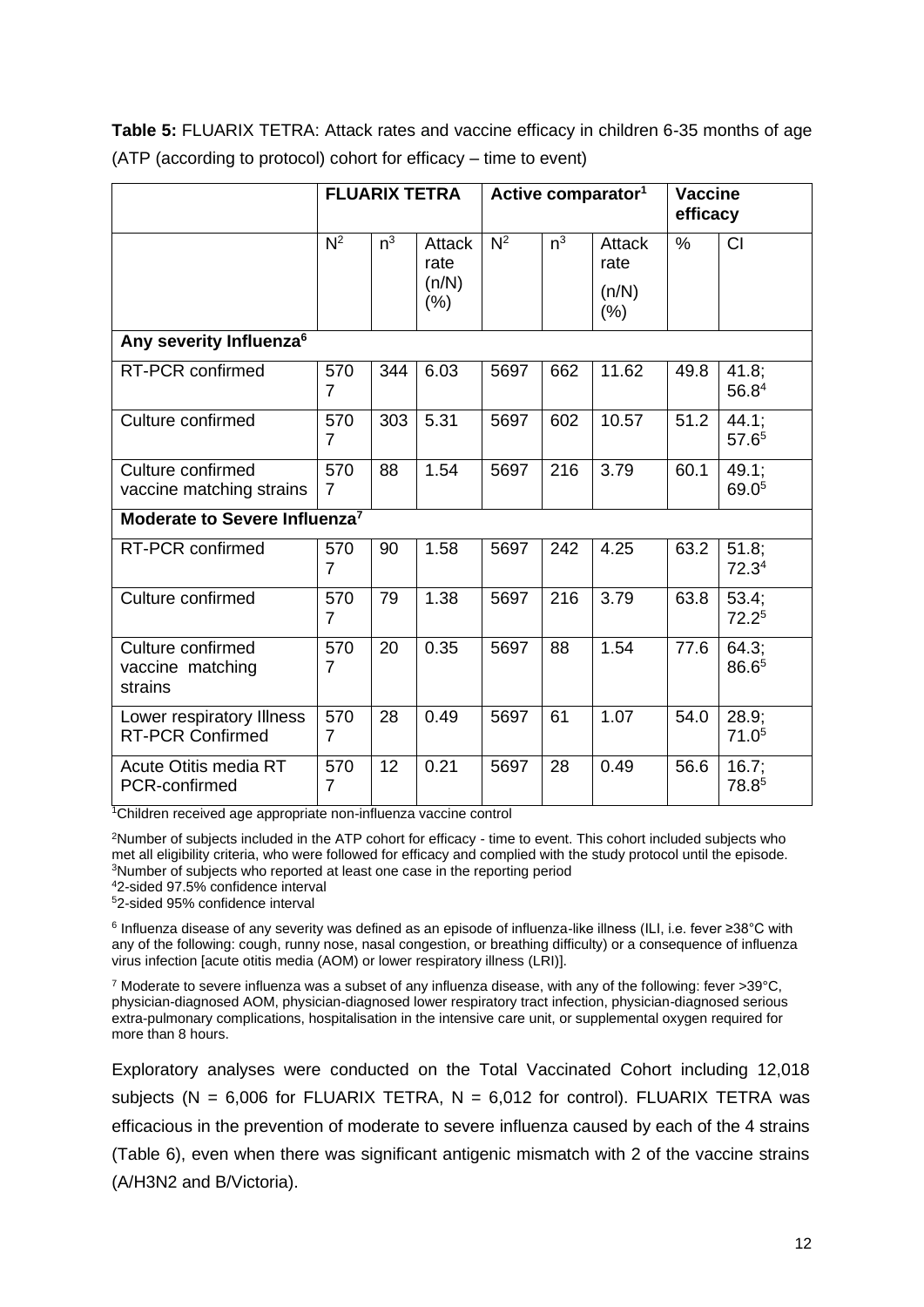**Table 6:** FLUARIX TETRA: Attack rates and vaccine efficacy for RT-PCR confirmed moderate to severe disease by Influenza A subtype and Influenza B lineage in children 6-35 months of age (Total Vaccinated Cohort)

|                          | <b>FLUARIX TETRA</b> |       |             | Active comparator <sup>1</sup> |       |             | <b>Vaccine Efficacy</b> |                  |
|--------------------------|----------------------|-------|-------------|--------------------------------|-------|-------------|-------------------------|------------------|
| <b>Strain</b>            | $N^2$                | $n^3$ | Attack rate | $\underline{N}^2$              | $n^3$ | Attack rate | $\frac{9}{6}$           | 95% CI           |
|                          |                      |       | $(n/N)$ (%) |                                |       | $(n/N)$ (%) |                         |                  |
| $\underline{\mathbf{A}}$ |                      |       |             |                                |       |             |                         |                  |
| H1N1 <sup>4</sup>        | 6006                 | 13    | 0.22        | 6012                           | 46    | 0.77        | 72.1                    | 49.9;<br>85.5    |
| H3N2 <sup>5</sup>        | 6006                 | 53    | 0.88        | 6012                           | 112   | 1.86        | 52.7                    | 34.8;<br>66.1    |
| $\overline{\mathbf{B}}$  |                      |       |             |                                |       |             |                         |                  |
| Victoria <sup>6</sup>    | 6006                 | 3     | 0.05        | 6012                           | 15    | 0.25        | 80.1                    | $39.7$ ;<br>95.4 |
| Yamagata <sup>7</sup>    | 6006                 | 22    | 0.37        | 6012                           | 73    | 1.21        | 70.1                    | 52.7;<br>81.9    |

1 Infants received age appropriate non-influenza vaccine control

<sup>2</sup>Number of subjects included in the Total Vaccinated cohort

<sup>3</sup>Number of subjects who reported at least one case in the reporting period

4 to 7Proportion of antigenic matching strains was 84.8%, 2.6%, 14.3% and 66.6%, for A/H1N1, A/H3N2, B/Victoria, and B/Yamagata, respectively.

Additionally, for RT-PCR confirmed cases of any severity, FLUARIX TETRA reduced the risk of visits to the general practitioner by 47% (Relative Risk (RR): 0.53 [95% CI: 0.46; 0.61], i.e., 310 versus 583 visits) and to the emergency room by 79% (RR: 0.21 [95% CI: 0.09; 0.47], i.e., 7 versus 33 visits). The use of antibiotics was reduced by 50% (RR: 0.50 [95% CI: 0.42; 0.60], i.e., 172 versus 341 subjects).

## Immunogenicity in children and adults:

Immunogenicity of FLUARIX TETRA was evaluated in terms of HI Geometric mean antibody titer (GMT) at 28 days after the last dose (children) or Day 21 (adults) and HI seroconversion rate (4-fold rise in reciprocal titer or change from undetectable [< 10] to a reciprocal titer of ≥ 40).

In study D-QIV-004 (children 6-35 months), the evaluation was performed in a sub-cohort of 1,332 children (753 in the FLUARIX TETRA group and 579 in the control group). The results are presented in Table 7.

The effect of a 2-dose priming schedule in D-QIV-004 was evaluated by assessing the immune response after revaccination one year later with 1 dose of FLUARIX TETRA in study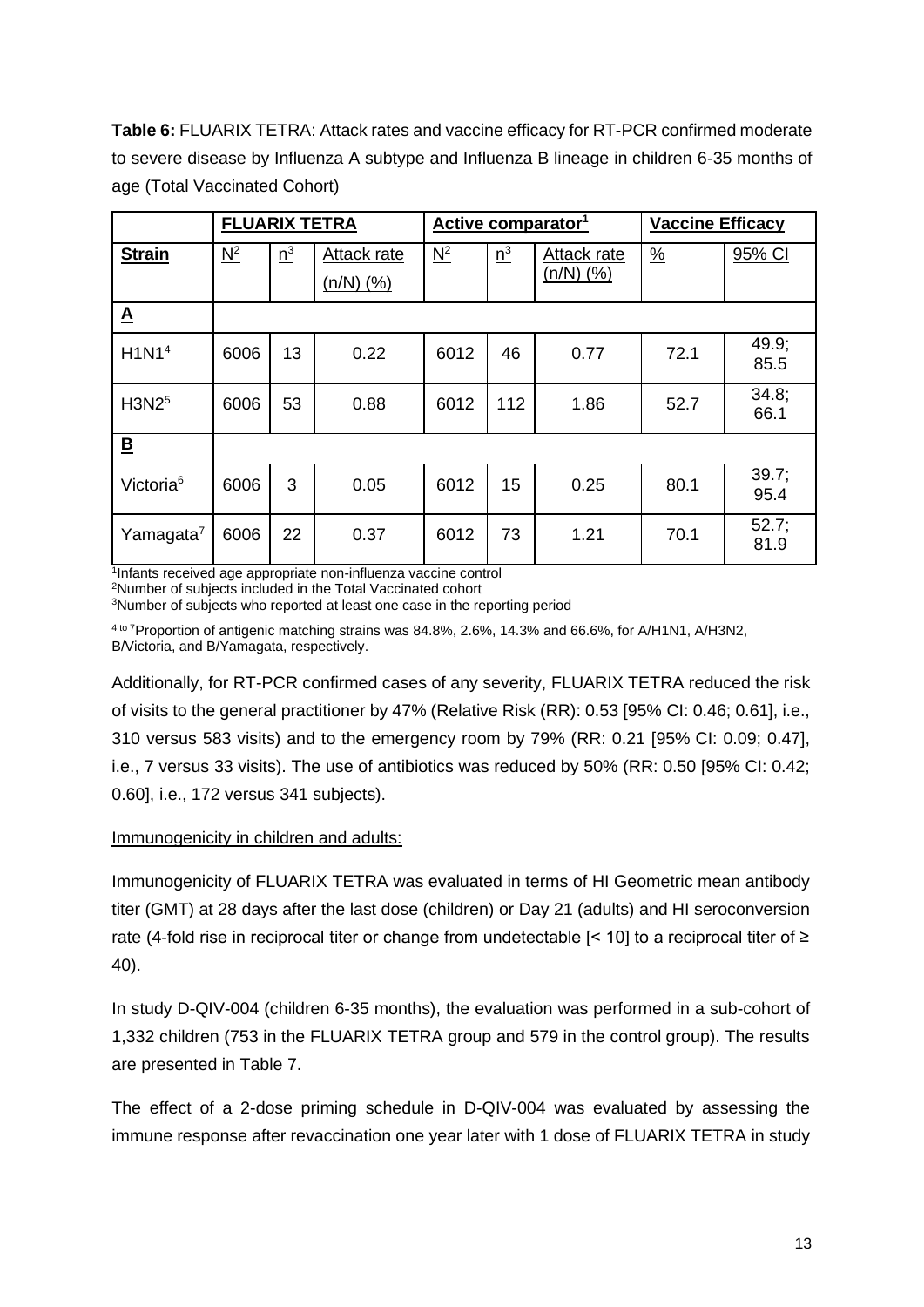D-QIV-009. This study demonstrated that 7 days post-vaccination, immune memory in children 6 to 35 months of age had been elicited for all four vaccine strains.

Immunogenic non-inferiority of FLUARIX TETRA was assessed versus FLUARIX in children in study D-QIV-003 (approximately 900 children 3 to < 18 years of age in each treatment group who received one or two doses of either vaccine) and adults in study D-QIV-008 (approximately 1,800 subjects 18 years of age and older received 1 dose of FLUARIX TETRA and approximately 600 subjects received 1 dose of FLUARIX). In both studies, FLUARIX TETRA elicited an immune response against the three strains in common that was non-inferior to FLUARIX and a superior immune response against the additional B strain included in FLUARIX TETRA. The results are presented in Table 7.

**Table 7:** FLUARIX TETRA: Post-vaccination GMT and seroconversion rates in children (6-35 months; 3 to < 18 years) and adults 18 years or older (According to Protocol Cohort)

| Children 6 to 35 months of age (D-QIV-004) |                                        |                            |                              |                            |  |
|--------------------------------------------|----------------------------------------|----------------------------|------------------------------|----------------------------|--|
|                                            |                                        | <b>FLUARIX TETRA</b>       |                              | Control <sup>1</sup>       |  |
|                                            | N=750-753                              | $N' = 742 - 746$           | N=578-579                    | $N' = 566 - 568$           |  |
|                                            | GMT <sup>2</sup> (95%<br>CI            | Seroconversion<br>rate $2$ | GMT <sup>2</sup> (95%<br>CI) | Seroconversion<br>rate $2$ |  |
|                                            |                                        | (95% CI)                   |                              | (95% CI)                   |  |
| A/H1N1                                     | 165.3<br>(148.6; 183.8)                | 80.2% (77.2;83.0)          | 12.6<br>(11.1; 14.3)         | $3.5\%$ (2.2;5.4)          |  |
| A/H3N2                                     | 132.1<br>(119.1; 146.5)                | 68.8% (65.3;72.1)          | 14.7<br>(12.9; 16.7)         | $4.2\%$ (2.7;6.2)          |  |
| B (Victoria)                               | 92.6<br>(82.3; 104.1)                  | 69.3% (65.8;72.6)          | 9.2(8.4;10.1)                | $0.9\%$ $(0.3;2.0)$        |  |
| B (Yamagata)                               | 121.4<br>(110.1; 133.8)                | 81.2% (78.2;84.0)          | 7.6(7.0;8.3)                 | $2.3\%$ $(1.2;3.9)$        |  |
|                                            | Children $3$ to < 18 years (D-QIV-003) |                            |                              |                            |  |
|                                            |                                        | <b>FLUARIX TETRA</b>       | <b>FLUARIX3</b>              |                            |  |
|                                            | $N = 791$                              | $N' = 790$                 | $N = 818$                    | $N' = 818$                 |  |
|                                            | GMT (95% CI)                           | Seroconversion<br>rate     | GMT (95% CI)                 | Seroconversion<br>rate     |  |
|                                            |                                        | (95% CI)                   |                              | (95% CI)                   |  |
| A/H1N1                                     | 386.2<br>(357.3; 417.4)                | 91.4% (89.2;93.3)          | 433.2<br>(401.0; 468.0)      | 89.9%<br>(87.6; 91.8)      |  |
| A/H3N2                                     | 228.8<br>(215.0; 243.4)                | 72.3% (69.0;75.4)          | 227.3<br>(213.3; 242.3)      | 70.7%<br>(67.4;73.8)       |  |
| B (Victoria)                               | 244.2<br>(227.5;262.1)                 | 70.0% (66.7;73.2)          | 245.6<br>(229.2; 263.2)      | 68.5%<br>(65.2;71.6)       |  |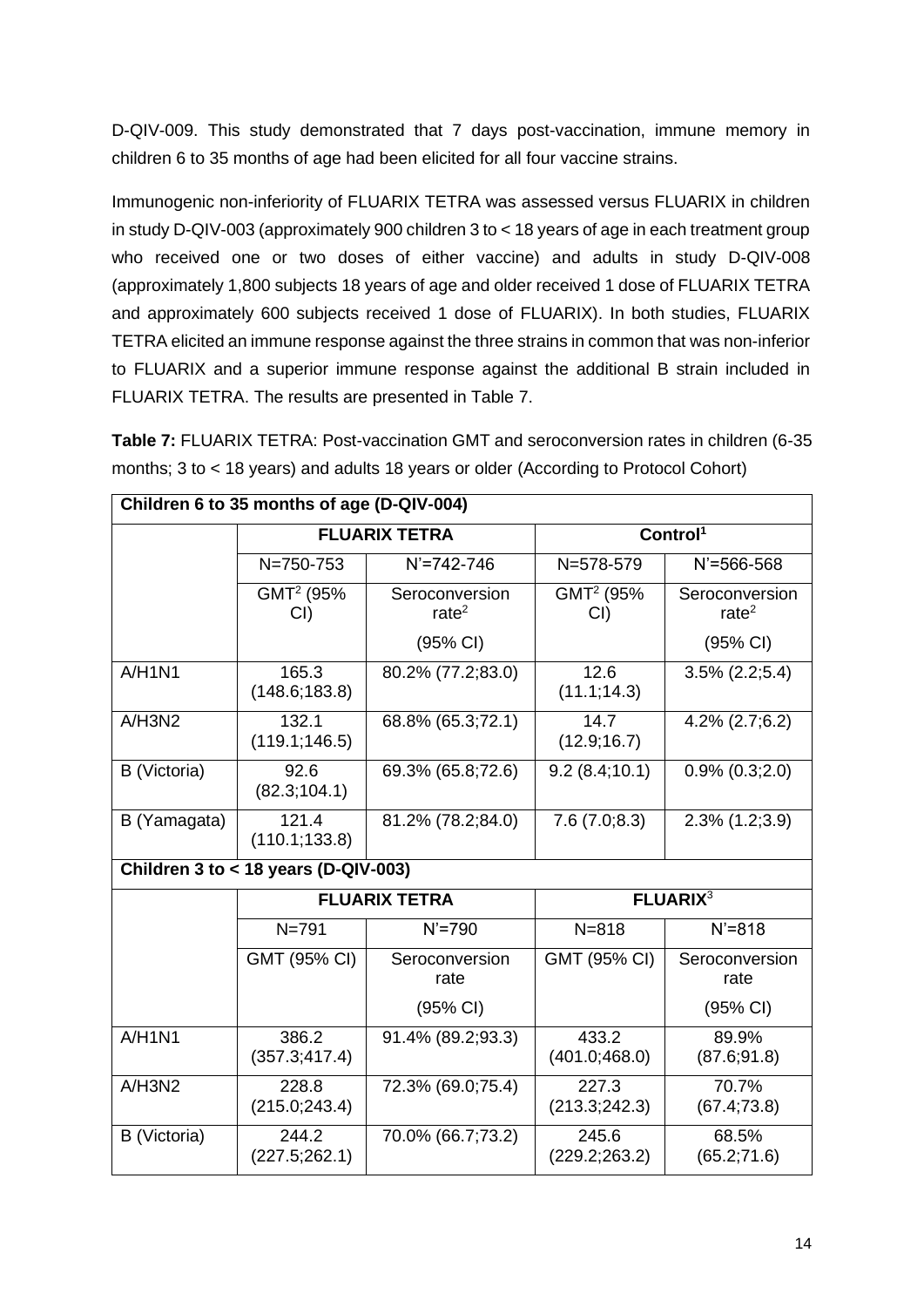| B (Yamagata) | 569.6<br>(533.6;608.1)               | 72.5% (69.3;75.6)      | 224.7<br>(207.9;242.9)  | 37.0%<br>(33.7; 40.5)  |  |
|--------------|--------------------------------------|------------------------|-------------------------|------------------------|--|
|              | Adults 18 years or older (D-QIV-008) |                        |                         |                        |  |
|              |                                      | <b>FLUARIX TETRA</b>   | <b>FLUARIX3</b>         |                        |  |
|              | $N = 1809$                           | $N' = 1801$            | $N = 608$               | $N' = 605$             |  |
|              | GMT (95% CI)                         | Seroconversion<br>rate | GMT (95% CI)            | Seroconversion<br>rate |  |
|              |                                      | (95% CI)               |                         | (95% CI)               |  |
| A/H1N1       | 201.1<br>(188.1;215.1)               | 77.5% (75.5;79.4)      | 218.4<br>(194.2;245.6)  | 77.2%<br>(73.6; 80.5)  |  |
| A/H3N2       | 314.7<br>(296.8; 333.6)              | 71.5% (69.3;73.5)      | 298.2<br>(268.4; 331.3) | 65.8%<br>(61.9; 69.6)  |  |
| B (Victoria) | 404.6<br>(386.6;423.4)               | 58.1% (55.8;60.4)      | 393.8<br>(362.7;427.6)  | 55.4%<br>(51.3; 59.4)  |  |
| B (Yamagata) | 601.8<br>(573.3;631.6)               | 61.7% (59.5;64.0)      | 386.6<br>(351.5; 425.3) | 45.6%<br>(41.6; 49.7)  |  |

 $N =$  Number of subjects with post-vaccination results available (for GMT)

N' = Number of subjects with both pre- and post-vaccination results available (for SCR)

<sup>1</sup>non-influenza vaccine control

<sup>2</sup>results from the immunogenicity subcohort

<sup>3</sup> B (Yamagata) strain was not included in FLUARIX

## **5.2 PHARMACOKINETIC PROPERTIES**

### **Absorption**

Not applicable.

#### **Distribution**

Not applicable.

#### **Metabolism**

Not applicable.

#### **Excretion**

Not applicable.

## **5.3 PRECLINICAL SAFETY DATA**

#### **Genotoxicity**

FLUARIX TETRA has not been tested for genotoxic potential.

#### **Carcinogenicity**

FLUARIX TETRA has not been tested for carcinogenic potential.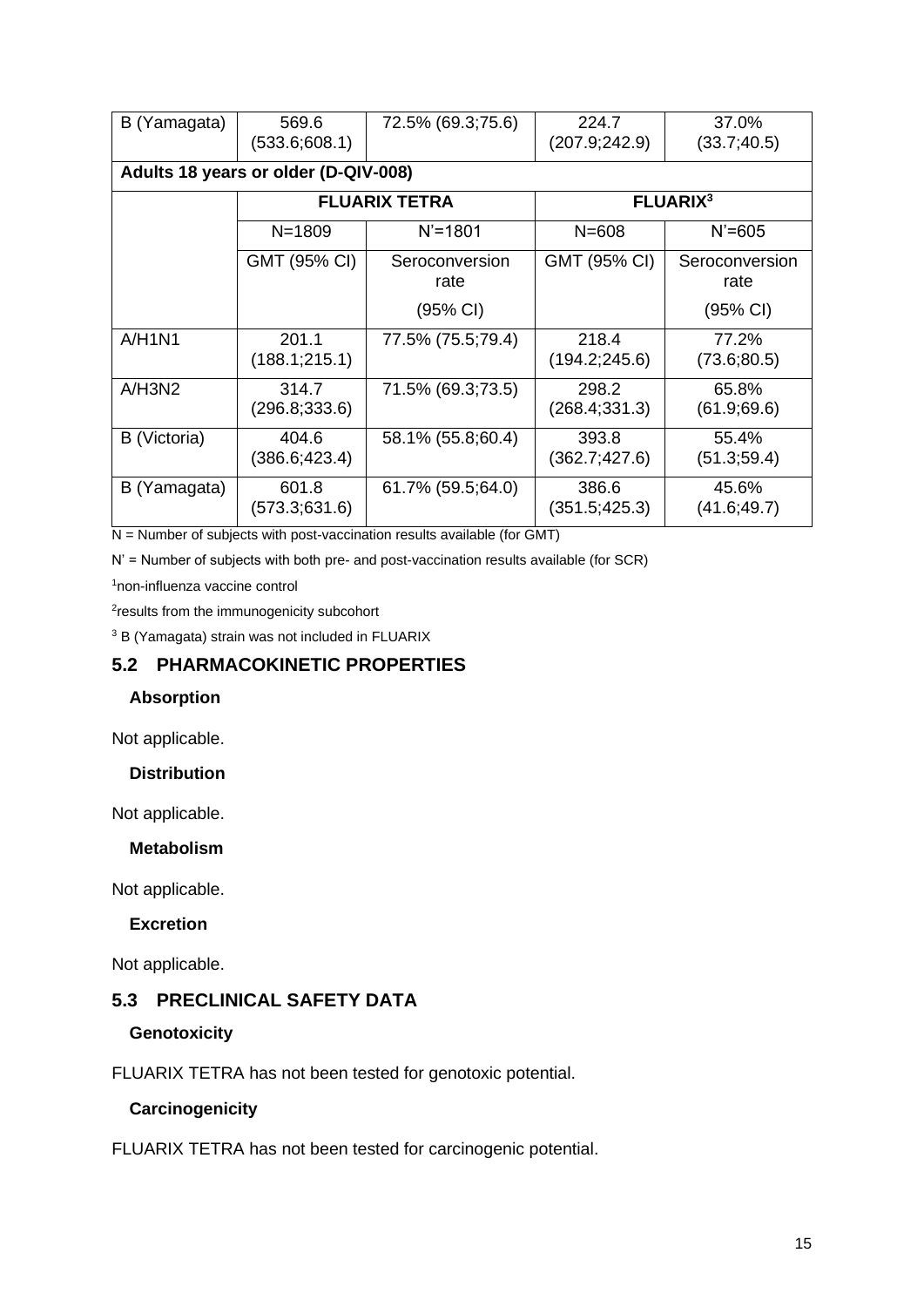# **6 PHARMACEUTICAL PARTICULARS**

# **6.1 LIST OF EXCIPIENTS**

The vaccine preparation also contains polysorbate 80, octoxinol 10, dl-alpha-tocopheryl acid succinate, sodium chloride, dibasic sodium phosphate dodecahydrate, monobasic potassium phosphate, potassium chloride, magnesium chloride hexahydrate, water for injections.

Residual amounts of ovalbumin ≤0.05 micrograms and formaldehyde ≤5 micrograms, but also traces of gentamicin sulphate, hydrocortisone, and sodium deoxycholate from the manufacturing process may be present.

## **6.2 INCOMPATIBILITIES**

In the absence of compatibility studies, this medicinal product must not be mixed with other medicinal products.

# **6.3 SHELF LIFE**

The shelf life of FLUARIX TETRA is a maximum of 15 months from the date of manufacture if stored between temperatures of  $+2^{\circ}C$  and  $+8^{\circ}C$ .

The expiry date of the vaccine is indicated on the label and packaging.

# **6.4 SPECIAL PRECAUTIONS FOR STORAGE**

FLUARIX TETRA must be stored between +2°C and +8°C and be protected from light.

DO NOT FREEZE. Discard if vaccine has been frozen.

## **6.5 NATURE AND CONTENTS OF CONTAINER**

FLUARIX TETRA is presented in pre-filled syringes as pack sizes of 1 or 10.

The pre-filled syringes are made of neutral glass type I, which conforms to European Pharmacopoeia requirements.

Not all pack sizes may be distributed in Australia.

FLUARIX TETRA inactivated split influenza vaccine suspension for injection 0.5mL pre-filled PRTC syringe without needle [AUST R 242512]

FLUARIX TETRA inactivated split influenza vaccine suspension for injection 0.5mL pre-filled syringe without needle [AUST R 200674]\*

\*not currently supplied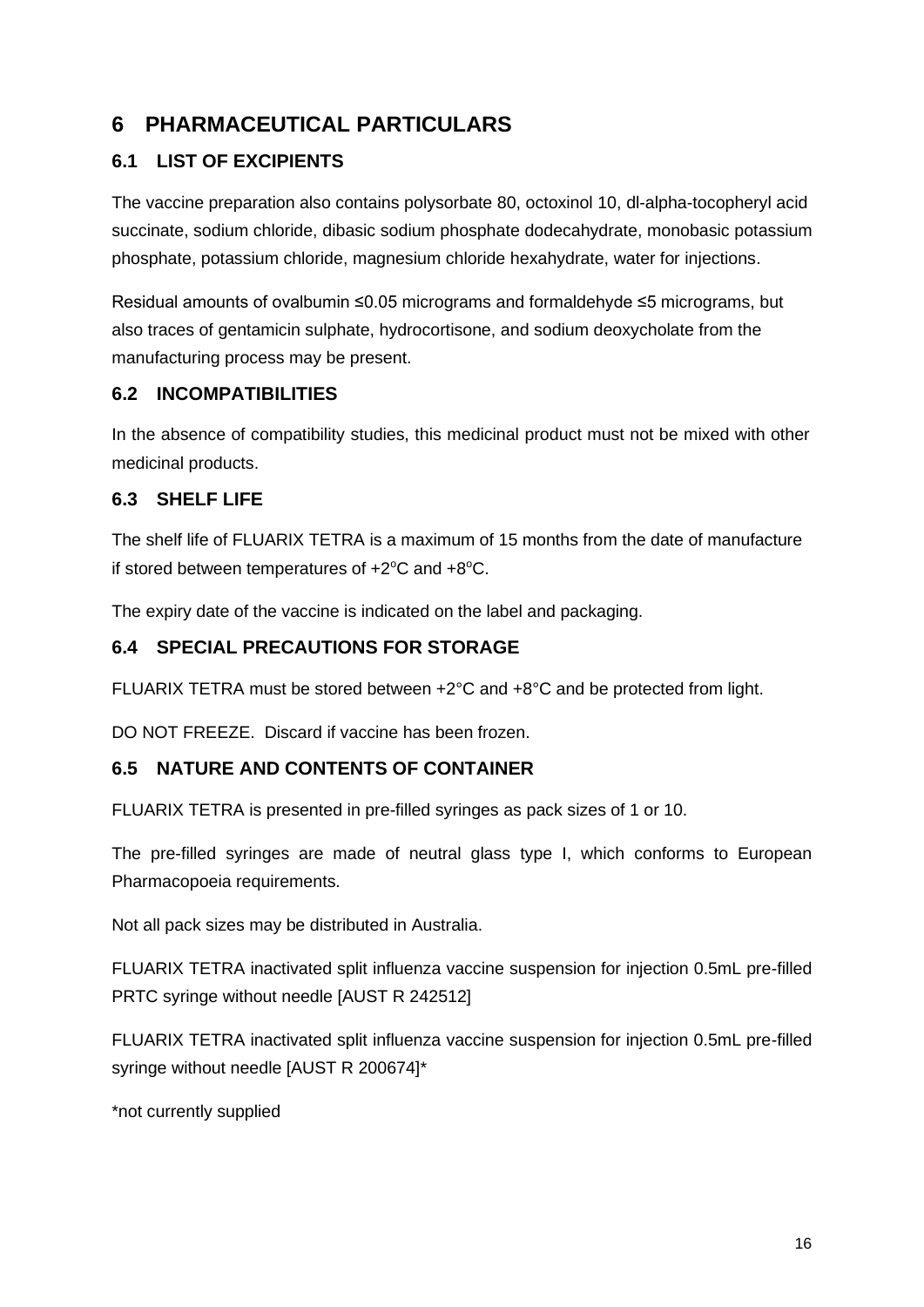# **6.6 SPECIAL PRECAUTIONS FOR DISPOSAL**

### Instructions for use and handling

The vaccine presents as a colourless to slightly opalescent suspension.

The syringe should be shaken and inspected visually for any foreign particulate matter and/or variation of physical aspect prior to administration. In the event of either being observed, discard the vaccine.

*Instructions for use and handling of the vaccine presented in pre-filled syringe with separate needle:*

To attach the needle to the syringe, refer to the pictures below.



- 1. Holding the syringe **barrel** in one hand (avoid holding the syringe plunger), unscrew the syringe cap by twisting it anticlockwise.
- 2. To attach the needle to the syringe, twist the needle clockwise into the syringe until you feel it lock. (see picture)
- 3. Remove the needle protector, which on occasion can be a little stiff.
- 4. Administer the vaccine.

Any unused product of waste material should be disposed of in accordance with local requirements.

FLUARIX TETRA is for single use in one patient only.